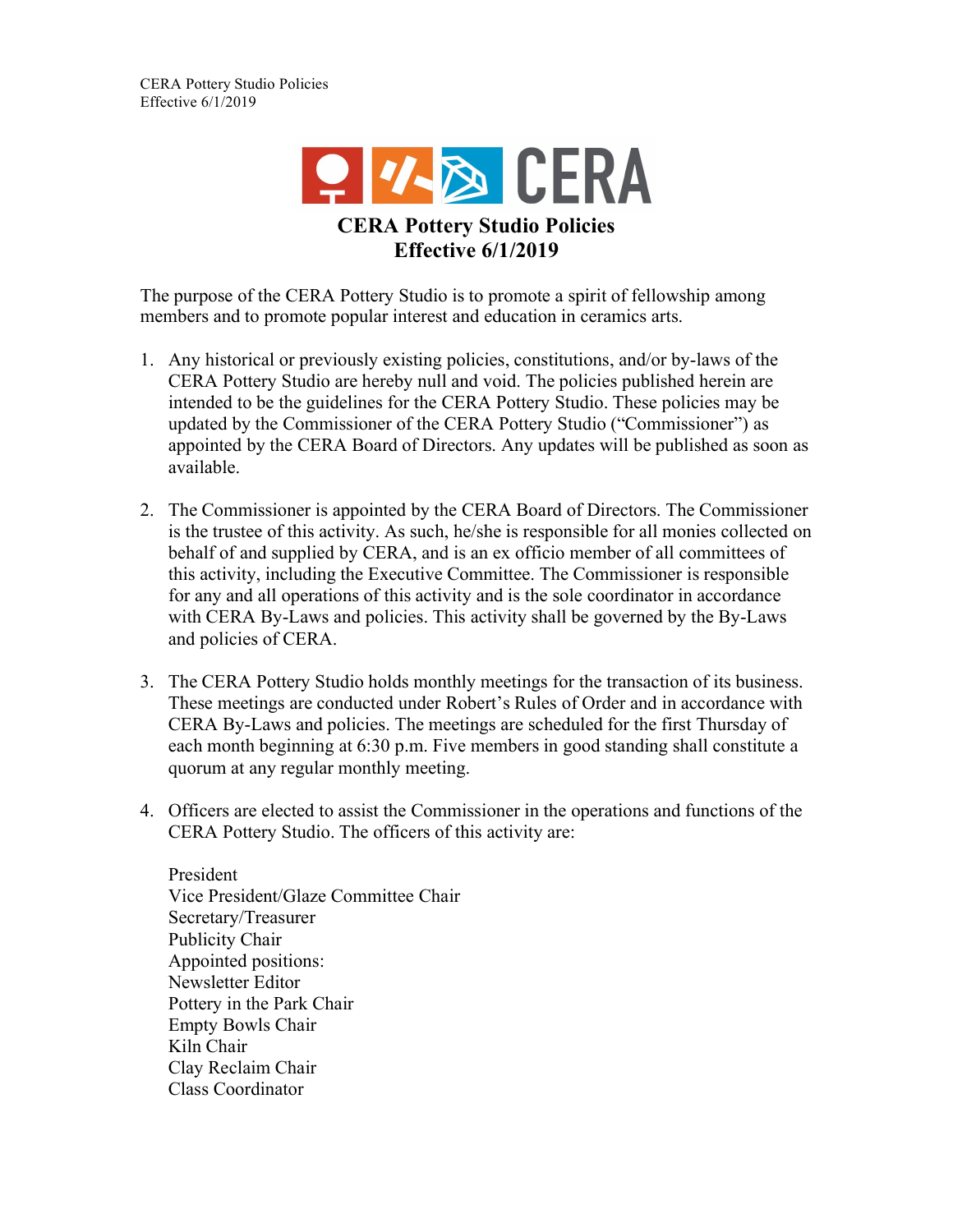The terms of all officers are for the fiscal year for which they are elected, and will continue no more than two years. Vacancies in any office will be filled for the unexpired term by appointment by the Executive Committee. All officers will serve without remuneration of any sort and will at no time exercise authority over the **Commissioner** 

• President — Programs

The President is the chief executive officer of the activity. He/she presides at all meetings of the activity and of the Executive Committee and possesses the usual powers of a chief executive or presiding officer, as limited by CERA By-Laws and policies. The President may call a special meeting of the Executive Committee at any time. The President will be responsible for obtaining speakers and programs for presentation at all regular activity meetings, and coordinating activities beyond the meetings such as workdays and workshops. The President will establish needed fundraising activities to meet the fiscal requirements set by the BOD of CERA

• Vice President – Glaze Committee Chair

The Vice President will preside at all meetings in the absence of the President. At such times, the Vice President will act with all the authority of the President. The Vice President is the responsible for the chemical inventory and mixing of glazes.

• Secretary

The Secretary keeps a record of proceedings of all meetings of the activity and of the Executive Committee, makes all required correspondence on behalf of the activity, and is the custodian of all records.

- Publicity ChairThe Publicity Chair is responsible for Managing the calendar, social media platforms, and press releases. Liaise with Newsletter Chair.
	- The Newsletter Chair is responsible for preparing and publishing the CERA Pottery Studio news letter. The Newsletter Chair is responsible for emailing the newsletter out each month to members and those on the email list.
	- Pottery in the Park Chair coordinates annual fundraiser
	- Empty Bowls Chair coordinates delivery of bowls to TAFB
	- Kiln Chair coordinates loading and unloading of kilns and general maintenance of kilns
	- Clay Reclaim Chair coordinates reclaim process and maintains pug mill
	- Class Coordinator coordinating all classes and workshops offered by CERA Pottery Studio. The class coordinator maintains the student badge system and updates the potential member lists at the front desk after each session.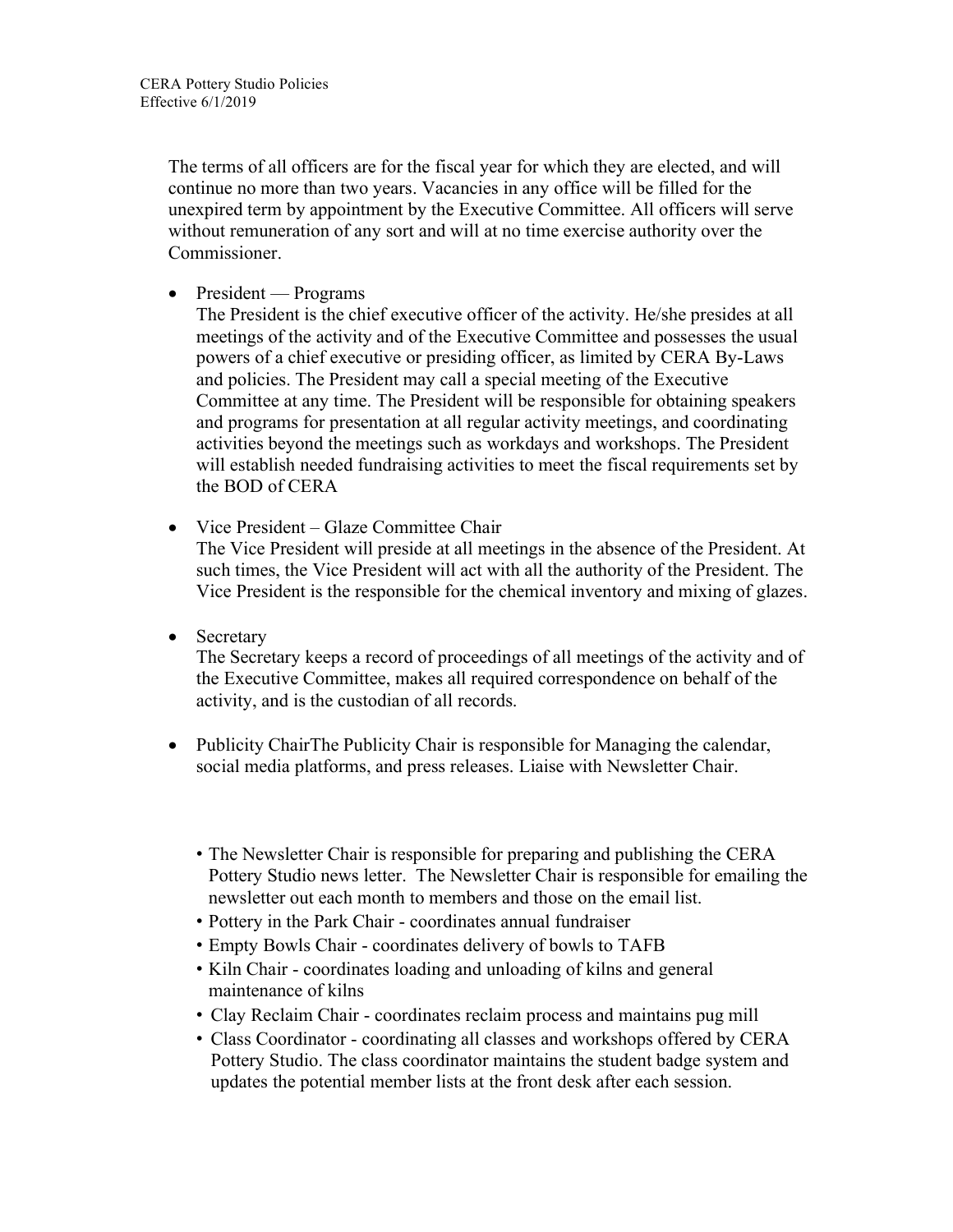CERA Pottery Studio Policies Effective 6/1/2019

> Election of officers occurs during the November regular business meeting of each fiscal year. Voting may be by voice or by show of hands. A simple majority is required to declare a winner, with each member having one vote. In order to vote, one must be a member in good standing with a current activity card. All nominees for the office being voted upon will vacate themselves from the meeting during the time of voting for that particular office, and will return only after the winner has been elected. In the event that the President has been nominated to serve a successive term, the Commissioner, or in his/her absence, the  $1<sup>st</sup>$  Vice President, will moderate that portion of the meeting in which the President is elected.

- 5. The Executive Committee consists of the Commissioner, the President, the Past President, the Vice President, Publicity Chair, News Letter Editor, and Secretary. The Chairpersons of any intact standing committees may be invited if needed. The President, and in his/her absence, the Vice President, will act as Chairman of the **Committee** 
	- The Executive Committee has general management and supervision authority of the affairs of this Pottery Studio activity under the guidance of the Commissioner.
	- Meetings of the Executive Committee will be held at such points and at such times as the Executive Committee may determine or upon call of the President, and will be called by the President at the request of any member of the Executive Committee, or in the absence of the President, such meetings may be called by the Commissioner. Such meetings will be held at the most convenient place and time available, and may be conducted by phone or email in event of an emergency or need for a timely decision.
	- A quorum of the Executive Committee is four (4). It is not necessary for the Commissioner to be present at meetings; but, he/she has final approval authority over all actions agreed upon.
- 6. The Nominating Committee consists of the Past President and two other members of the activity appointed by the Commissioner, one of which serves as Secretary of the committee. The Past President serves as Chairman of the Nominating Committee. If the Past President is unable to participate, the Commissioner will nominate a replacement.
	- The committee receives and considers suggestions with regard to possible or desirable nominees for the several activity officers as any member or group of members may desire to offer. The Nominating Committee names one or more eligible candidates each for President, Vice President, Publicity Chair, and Secretary.
	- The committee determines from each of its proposed nominees his/her willingness to accept, and in any event will notify the Secretary and the President of the club not later than the November meeting of each year the name of at least one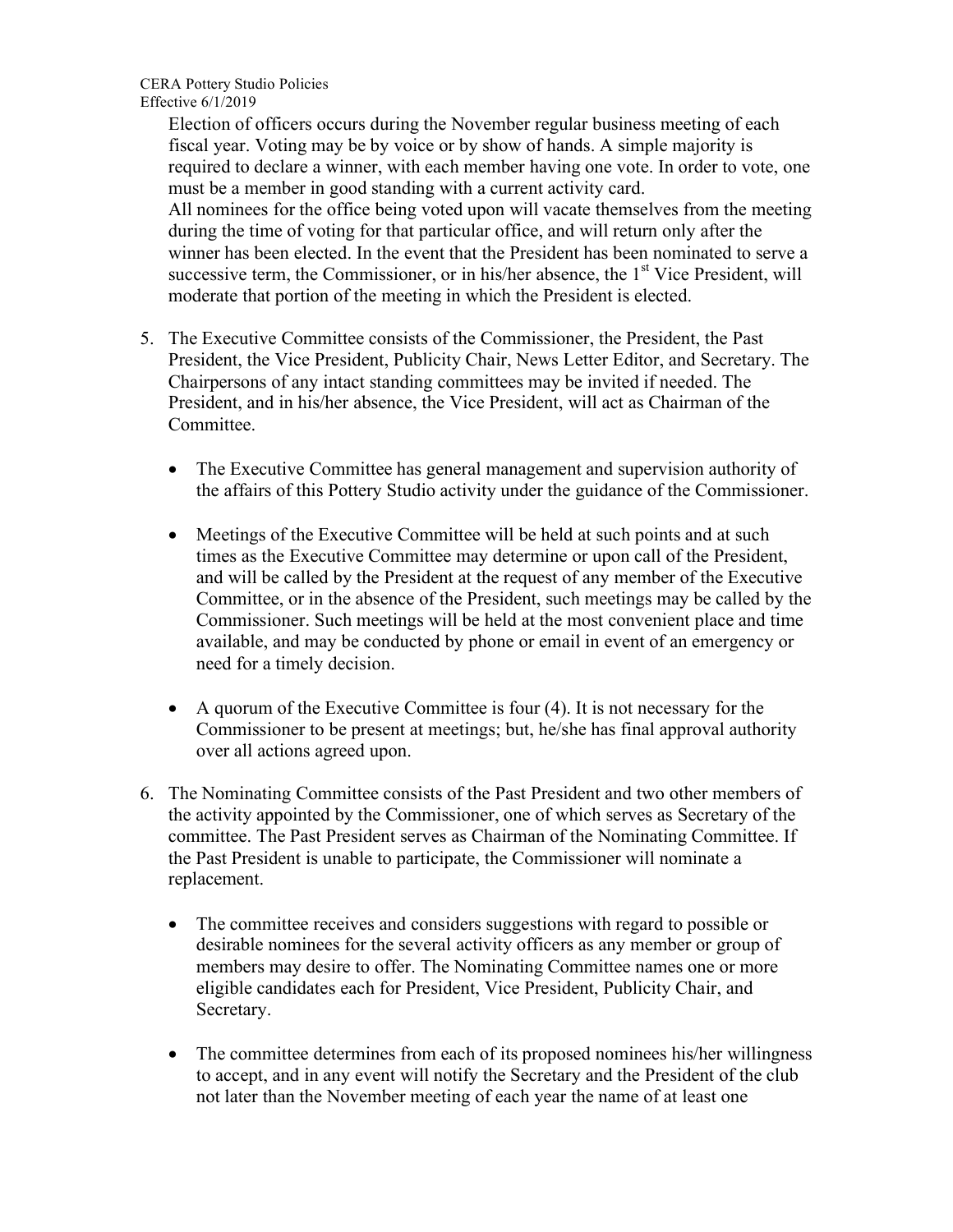CERA Pottery Studio Policies Effective 6/1/2019

> candidate for each office to be filled, which candidate has expressed his/her willingness to accept if elected.

- 7. Other committees may be established. With the approval of the Executive Committee, the President may appoint such additional committees as may from time to time be desirable for the effective handling of the activity's operations, and will designate the Chairman of each. All members of standing committees are to be members of the activity. Each such member serves during the remainder of the fiscal year in which he/she is appointed, and for subsequent consecutive succeeding fiscal years at the discretion of the Executive Committee. The Executive Committee may, at any time, at its own discretion, remove any or all members of any committee, and other members may be appointed as required.
- 8. An activity member may request changes to these policies. The member must make a request in writing to the Secretary. The request will be submitted by the Secretary to the Executive Committee for review. The Executive Committee's decision, with concurrence of the Commissioner, will be presented in the monthly activity meeting following the review.
- 9. All classes, or workshops, must be paid for in advance to secure a spot in the class and allow the instructor to procure the appropriate amount of needed supplies. If the student fails to attend the class, a refund will not be issued. Under circumstances where there was a family or medical emergency which prevented attendance, the student should present a general explanation to the commissioner, by written letter or email, for determination of refund or credit towards a future class.
- 11. Only those persons with a CERA Pottery Studio membership will have full access to the Pottery Studio or the equipment located therein. Students currently enrolled in a class or workshop will have limited access during class time or when accompanied by a Pottery Studio member. Students may not get keys from the front desk. Students must be 16 or older. Guests must get a pass from front desk and be with a CERA Pottery Studio member to gain access to the Pottery Studio.
- 12. Any activity member who fails to follow appropriate safety procedures, glaze procedures, kiln and wheel care, in the Pottery Studio or during any activity or CERA sponsored event or who abuses the Pottery Studio's equipment is subject to disciplinary action, including revocation of membership in the CERA Pottery Studio.
- 13. Studio equipment, tools and glazes located therein are only to be utilized by members who have had appropriate training. While it is understood some members may create items for eventual sale this practice should be minimized and kiln space always provided to a member needing the kiln space to make items for personal use or gifts. Student work is given preference in the kiln. Items made for sale to benefit the CERA Pottery Studio or CERA may be allowed, but only with the consent of the Commissioner. Excessive or inappropriate use of the equipment or tools (as